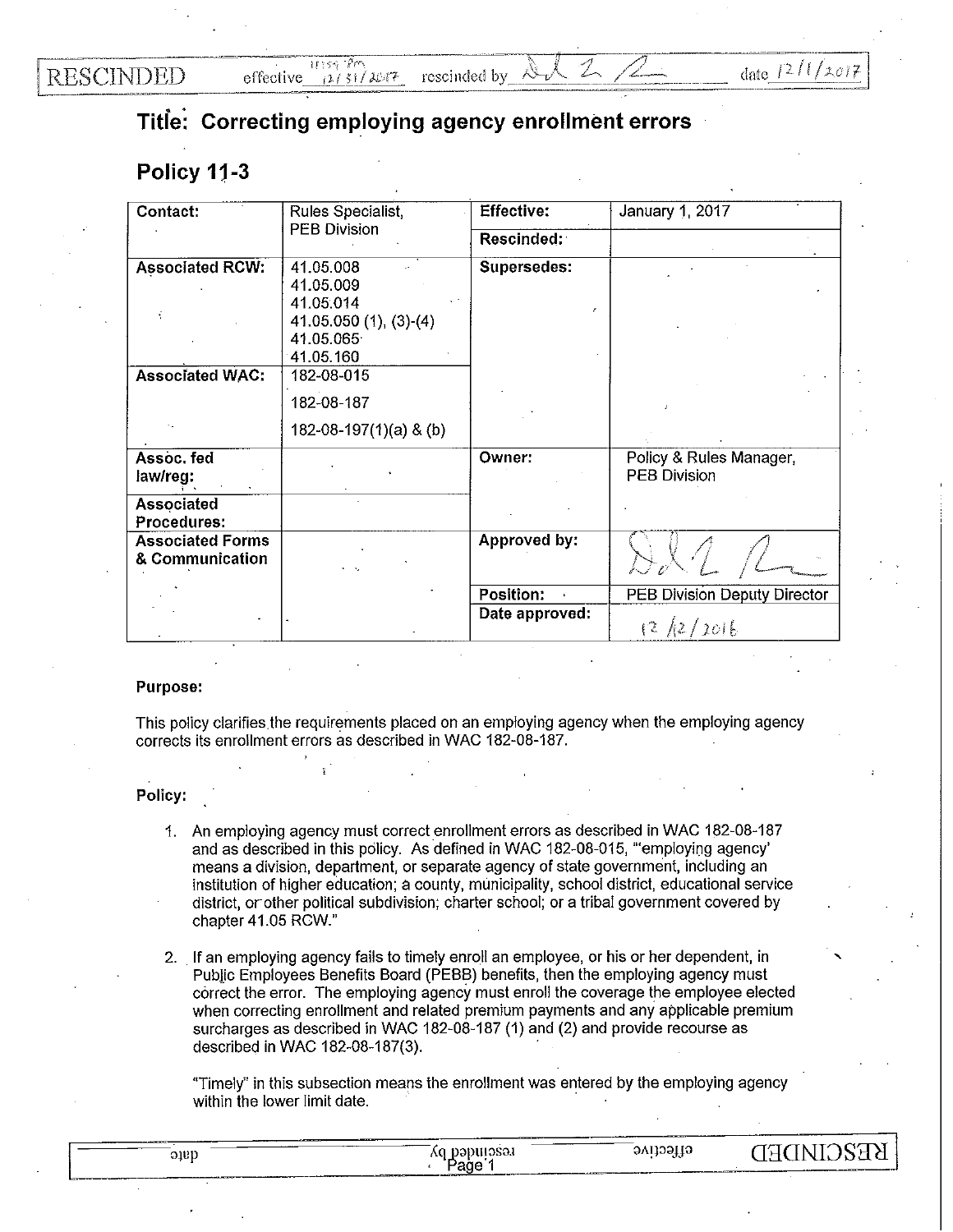The "lower limit date" is three calendar months before the current process month. For example, if the current process month is June, three calendar months before would be March; therefore, the lower limit date would be March 1.

"Current process month" identifies the specific period of time for which the insurance system is billing an agency. The begin and end date of an agency's current process month depends on which one of the three invoicing cycles the agency is in.

- 3. If an employing agency fails to notify an employee of his or her eligibility for PEBB benefits and the employer contribution as described in WAC 182-12-113 or the employer group contract, before the end of the employee's thirty-one day election period, then the employing agency must correct the error. The employing agency must provide the employee a written notice of eligibility for PEBB benefits, offer a new enrollment period and correct enrollment, premium payments, and applicable premium surcharges as described in WAC 182-08-187 (1) and (2) and provide recourse as described in WAC 182-08-187(3).
- 4. If an employing agency fails to accurately enroll an employee in PEBB benefits as elected in the required forms or apply the applicable surcharges as attested in the required forms, then the employing agency must correct the error. The employing agency must enroll the coverage the employee elected and accurately reflect the employee's premium surcharge attestations when correcting enrollment and related premium payments and applicable premium surcharges as described in WAC 182-08- 187 (1) and (2) and provide recourse as described in WAC 182-08-187(3).
- 5. If an employing agency fails to accurately enroll an employee in Uniform Medical Plan Classic, Uniform Dental Plan, basic life insurance, and basic long-term disability insurance, and apply the tobacco use surcharge status as described in WAC 182-08-197 (1)(b) when the employee fails to return the required employee forms within required time limits as described in WAC 182-08-197 (1)(a), then the employing agency must correct the error. The employing agency must enroll the employee as described in WAC 182-08- 197 (1)(b) when correcting enrollment and related premium payments and applicable premium surcharges as described in WAC 182-08-187 (1) and (2) and provide recourse as described in WAC 182-08-187(3).
- 6. If an employing agency fails to accurately enroll an employee in optional long-term disability (LTD) insurance as elected, then the employing agency must correct the error as follows:
	- a. Enroll the employee in his or her elected LTD coverage back to the correct effective date of coverage; and,
	- b. Collect all applicable LTD premiums as described in WAC 182-08-187 (2)(b).
- 7. "Recourse" as described in WAC 182-08-187 (3) requires an employing agency to work with the employee and the Health Care Authority (HCA) to implement retroactive insurance when the employing agency makes an enrollment error.
	- a. An employing agency must determine which of the options described in WAC 182-08-187 (3)(a) best provides recourse for the employee's unique circumstance.